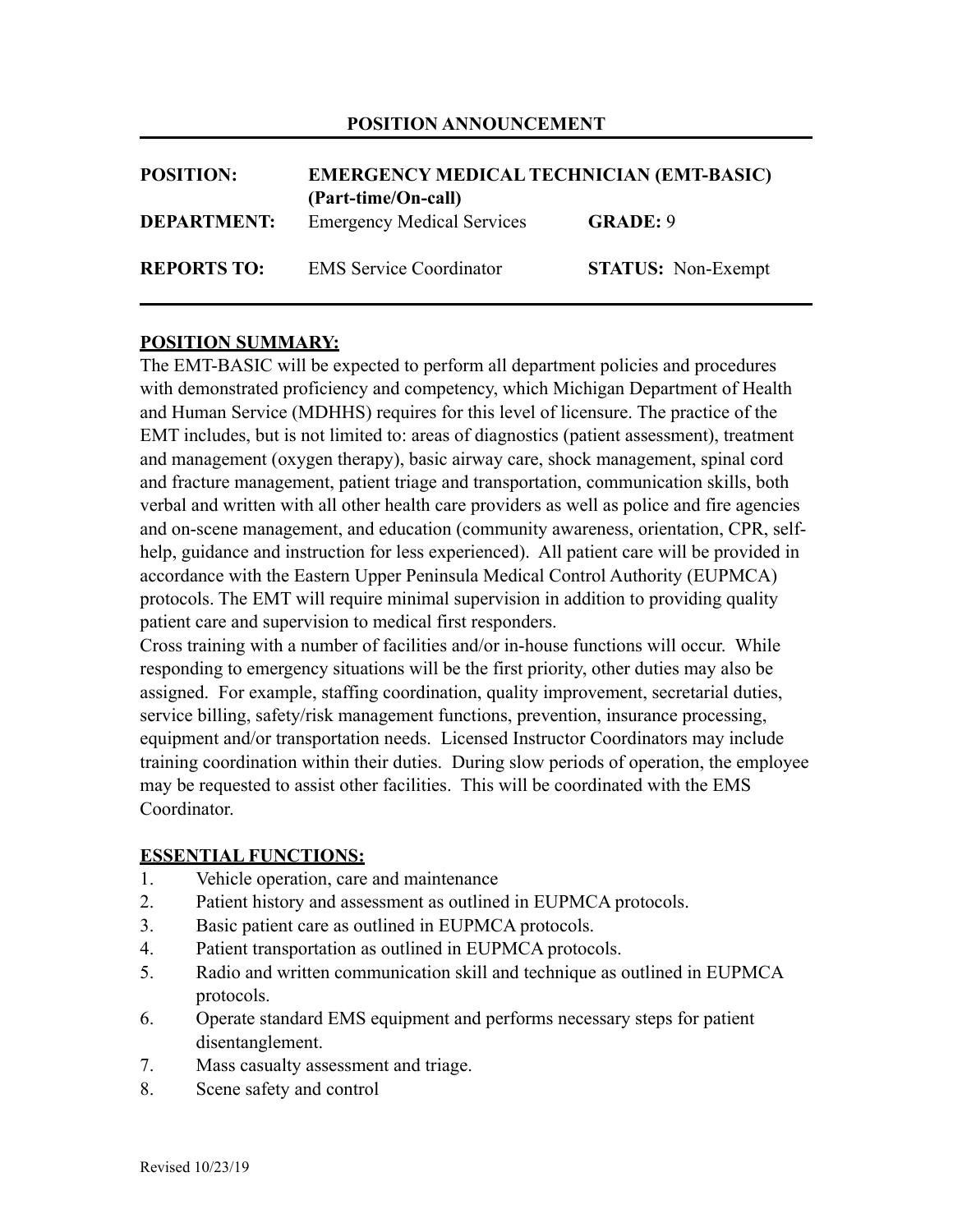- 9. Other duties may be assigned within the scope and complexity of this position's essential functions.
- 10. Must attend all mandatory trainings designated through the EMS Coordinator.

## **PHYSICAL REQUIREMENTS**:

Physical constraints of pre-hospital care require that all employees be able to:

- a. Pick up (dead lift) and carry 100lbs; individually in front of themselves at least 100ft; up and down a flight of stairs (consisting of 12 steps); set the "weight" down then with a partner: load 250lbs. (stretcher and patient) into the back of the ambulance.
- b. Have sufficient dexterity to climb stairs, ladders, squat and kneel without jeopardizing themselves, their partner and/or the patient.
- c. Visual acuity corrected to be able to read maps, medicine bottles, and/or ampules.
- d. Hearing ability corrected to be able to distinguish conversation during high levels of noise distraction such as heard during operation of the ambulance during an emergency.
- e. Overall health must be such as not to cause potential risk to themselves, their partners, and/or the patient.
- f. If on medication, must be able to demonstrate no acute reaction or medical incident related to condition for a period of 12 months.

## **POSITION REQUIREMENTS:**

- 1. Requires current applicable pre-hospital license in the State of Michigan, through MDHHS, which must be maintained throughout the duration of employment with BMIC/Bay Mills Emergency Connection.
- 2. Must be BLS/CPR certified.
- 3. Must meet EUPMCA requirements as identified in EUPMCA protocols. Preferred to be signed off by EUPMCA Control Director.
- 4. Must be able to organize work, set priorities, work well with others, and maintain confidentiality.
- 5. Utilize effective communication mechanisms consistently.
- 6. Must be flexible regarding staffing needs to meet patient requirements.
- 7. Must have a valid Michigan driver's license with a good driving record.
- 8. Must be able to meet the physical constraints of the job
- 9. Must have an excellent past work record.
- 10. To perform this position successfully, an individual must be able to satisfactorily perform each function listed under the essential functions category of the position description.

**PREFERENCE:** Preference will be given to those of Native American descent.